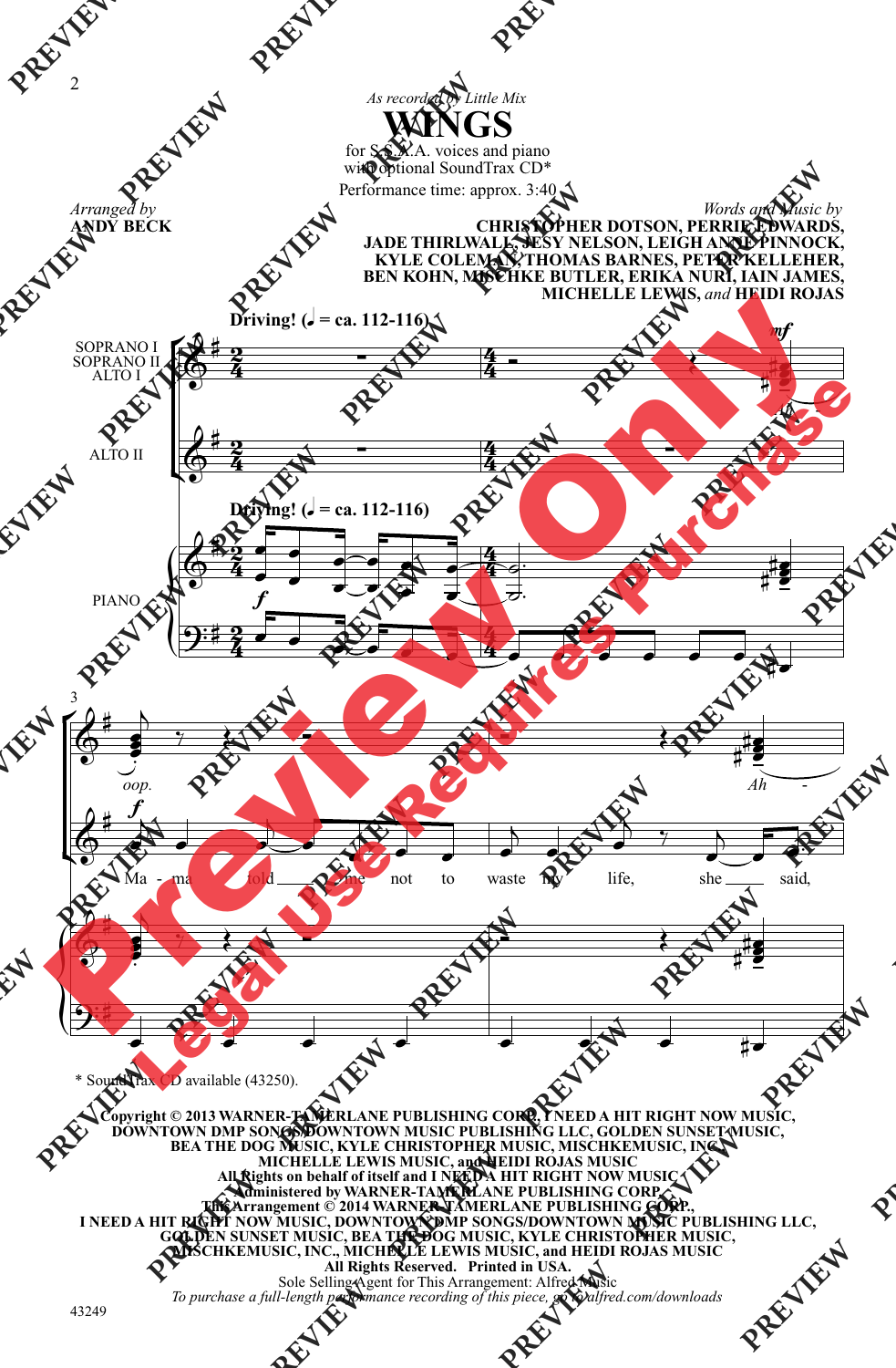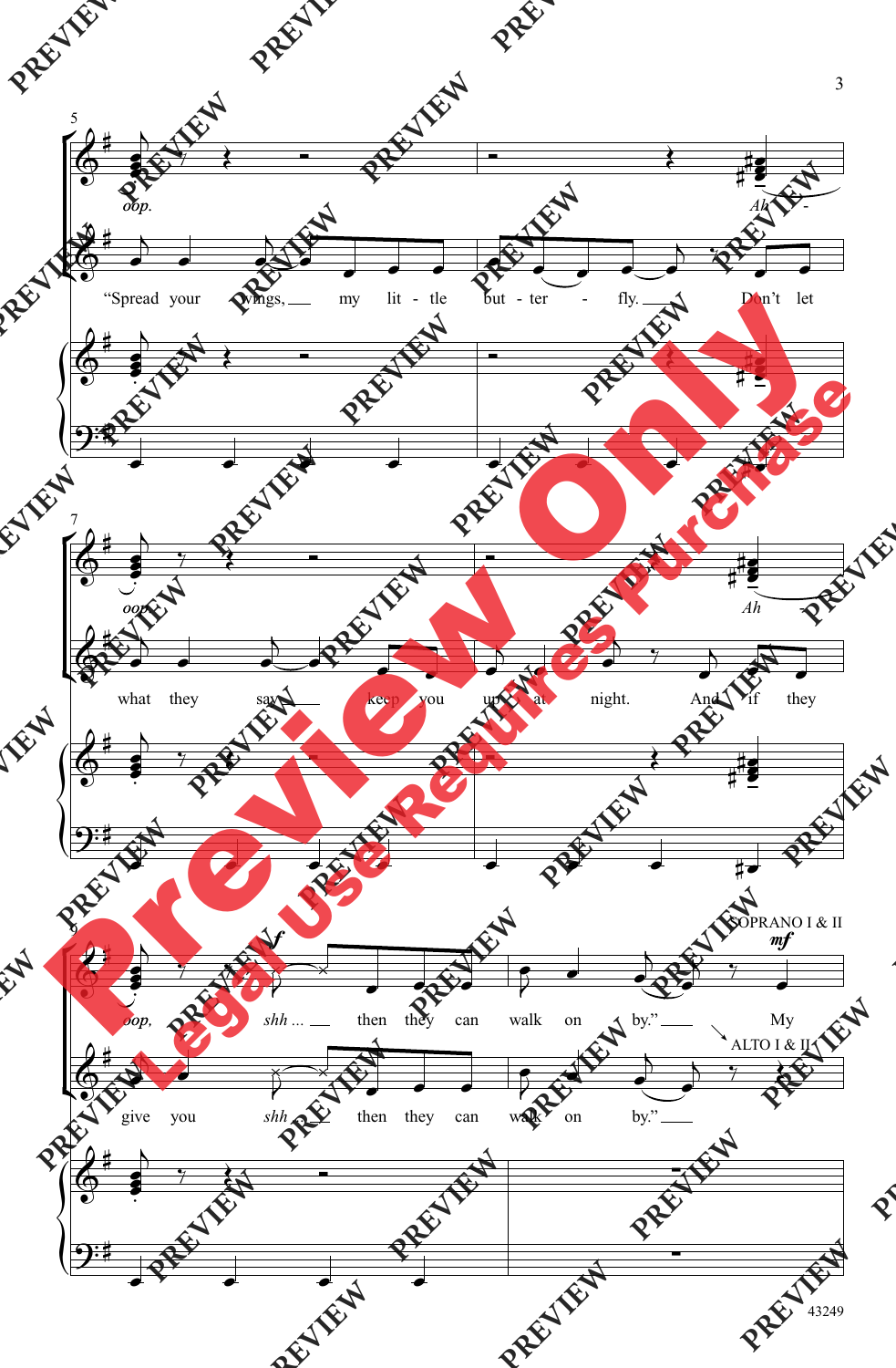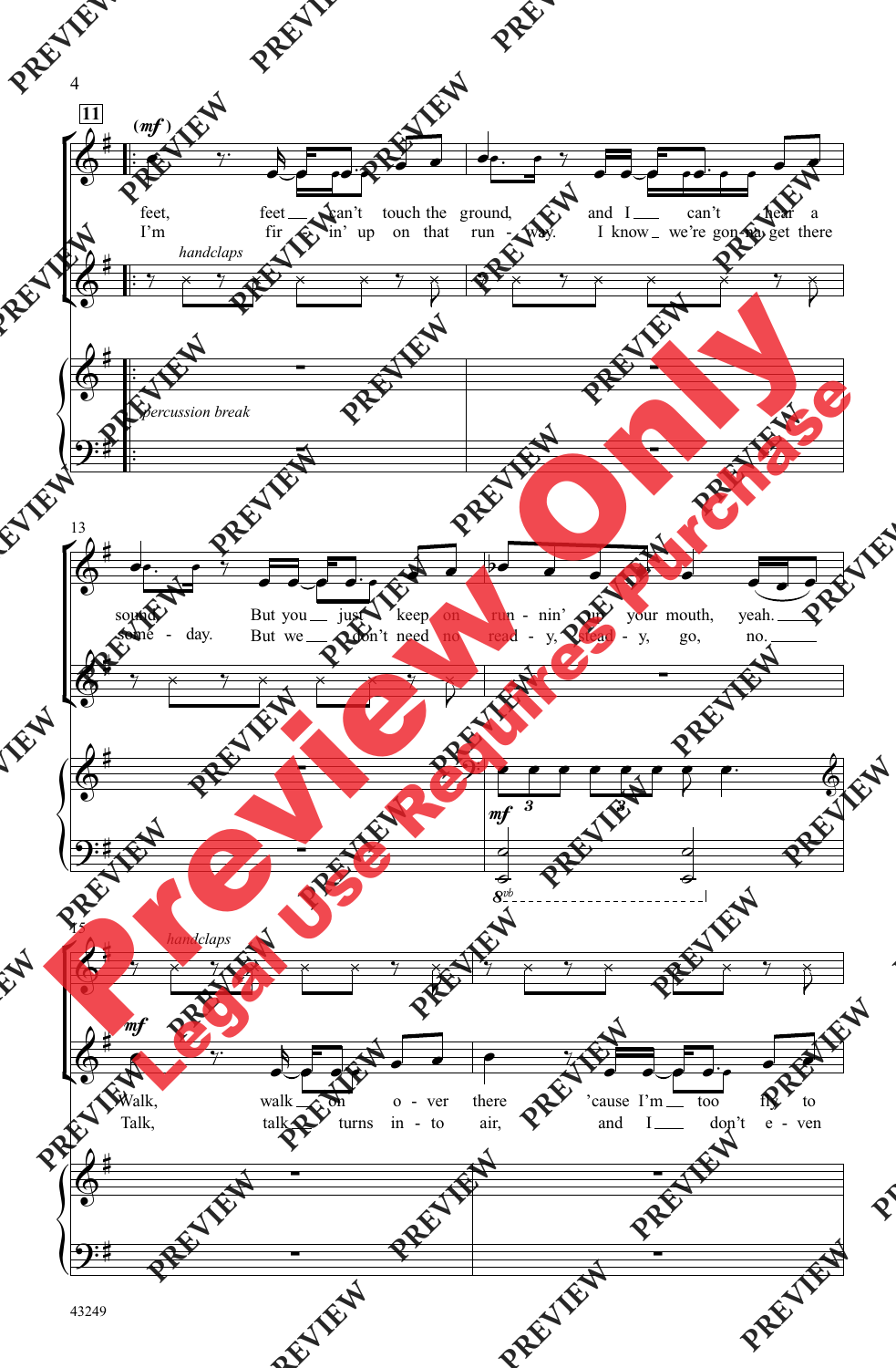

43249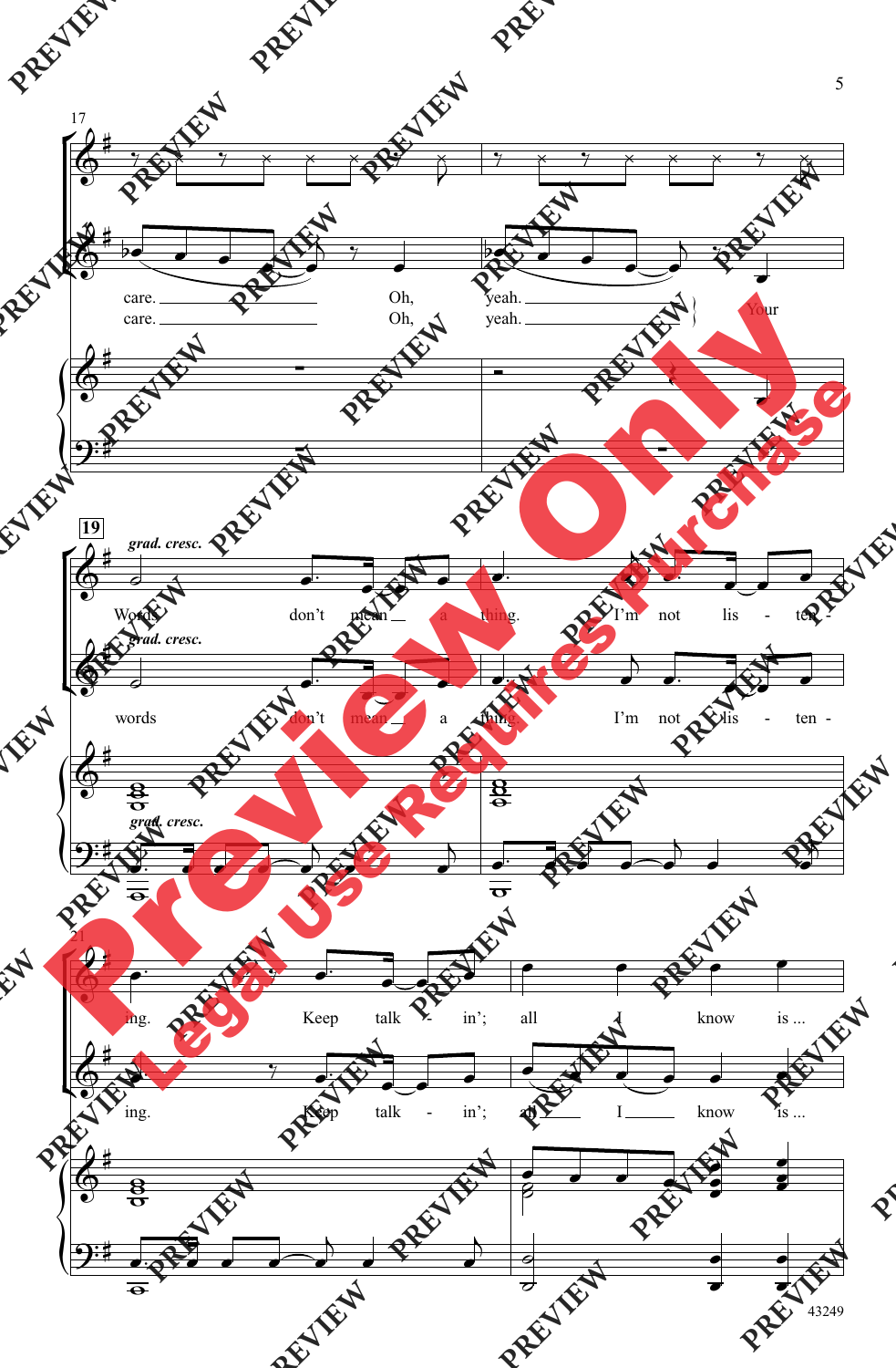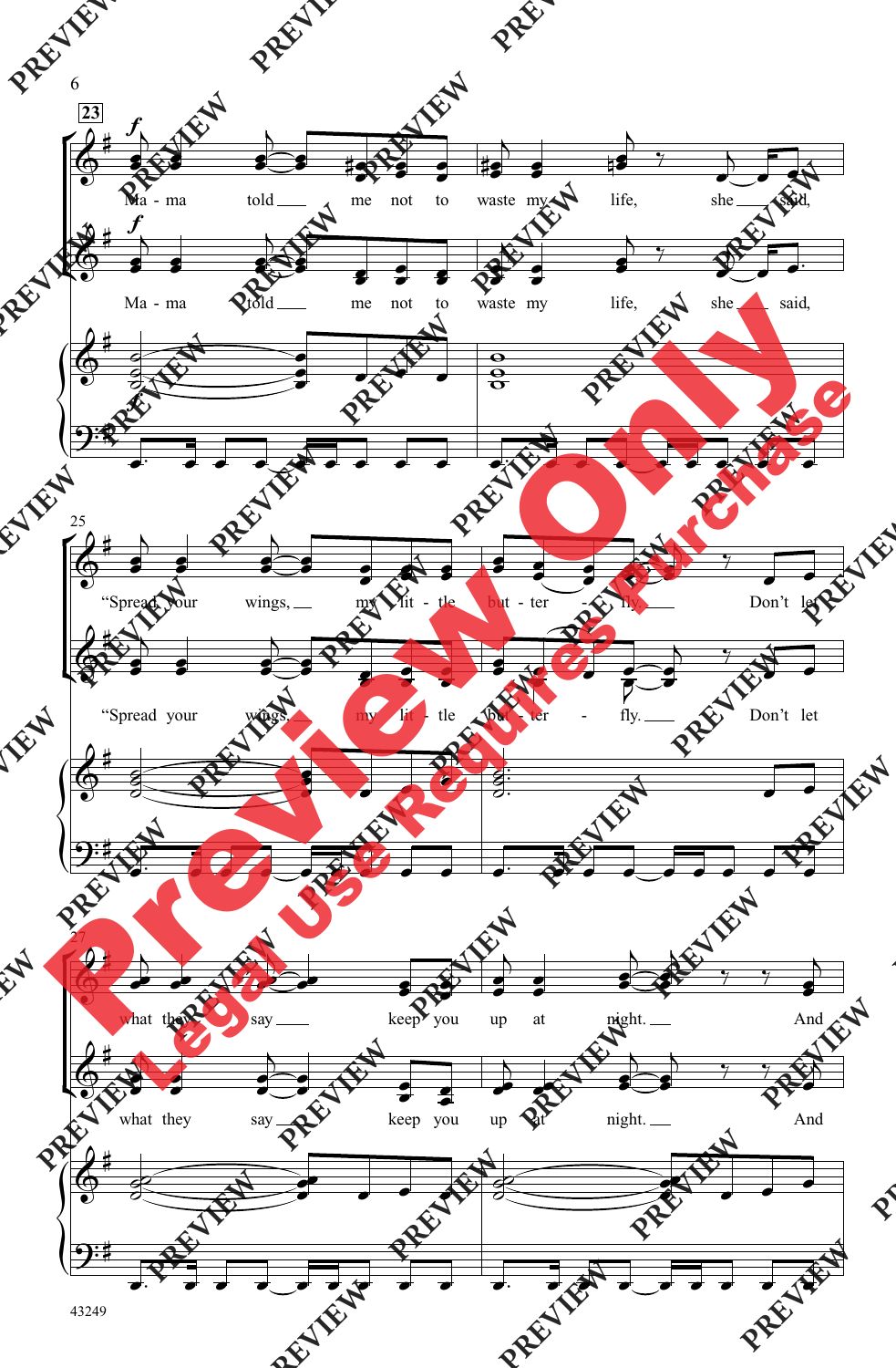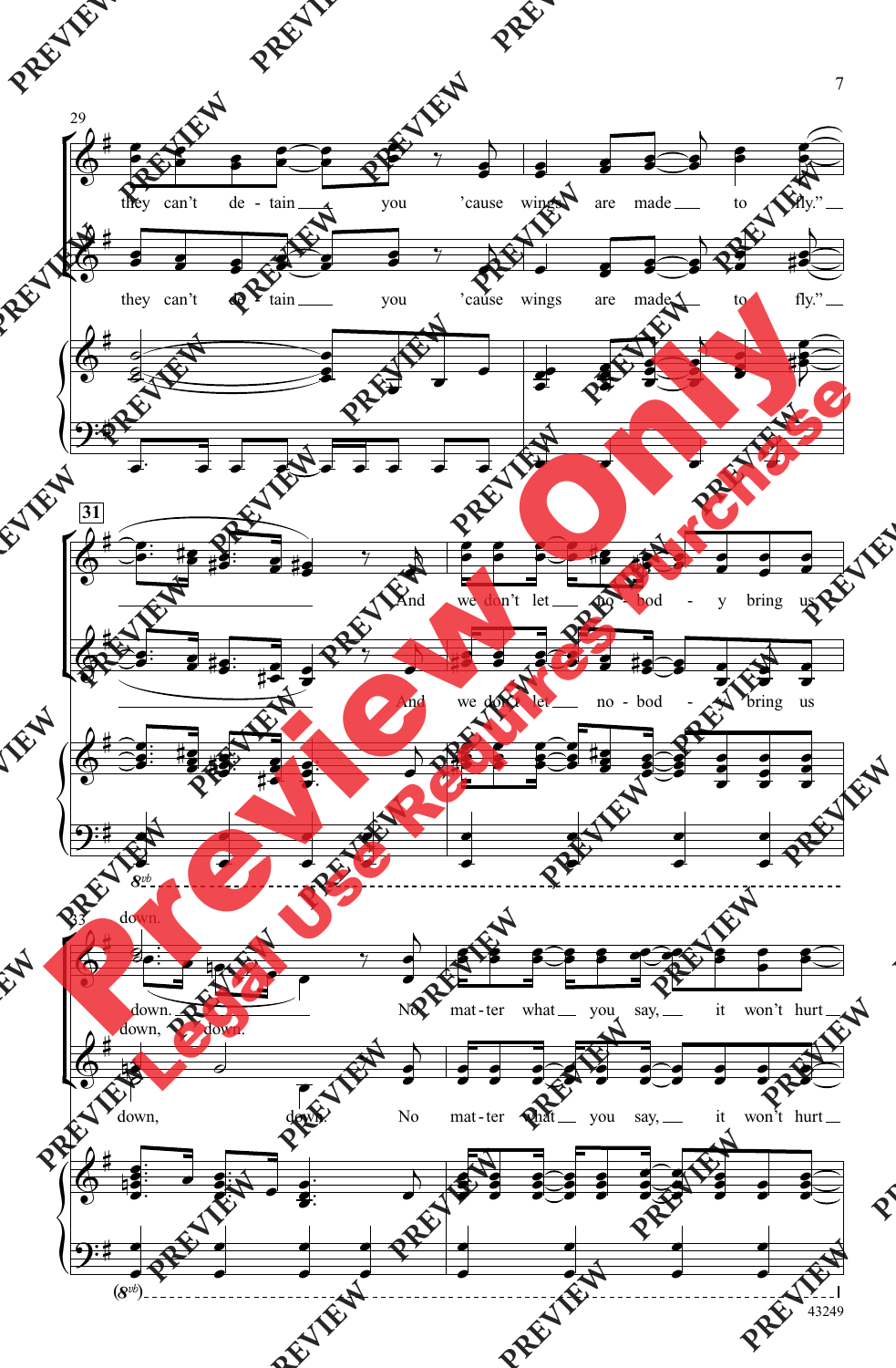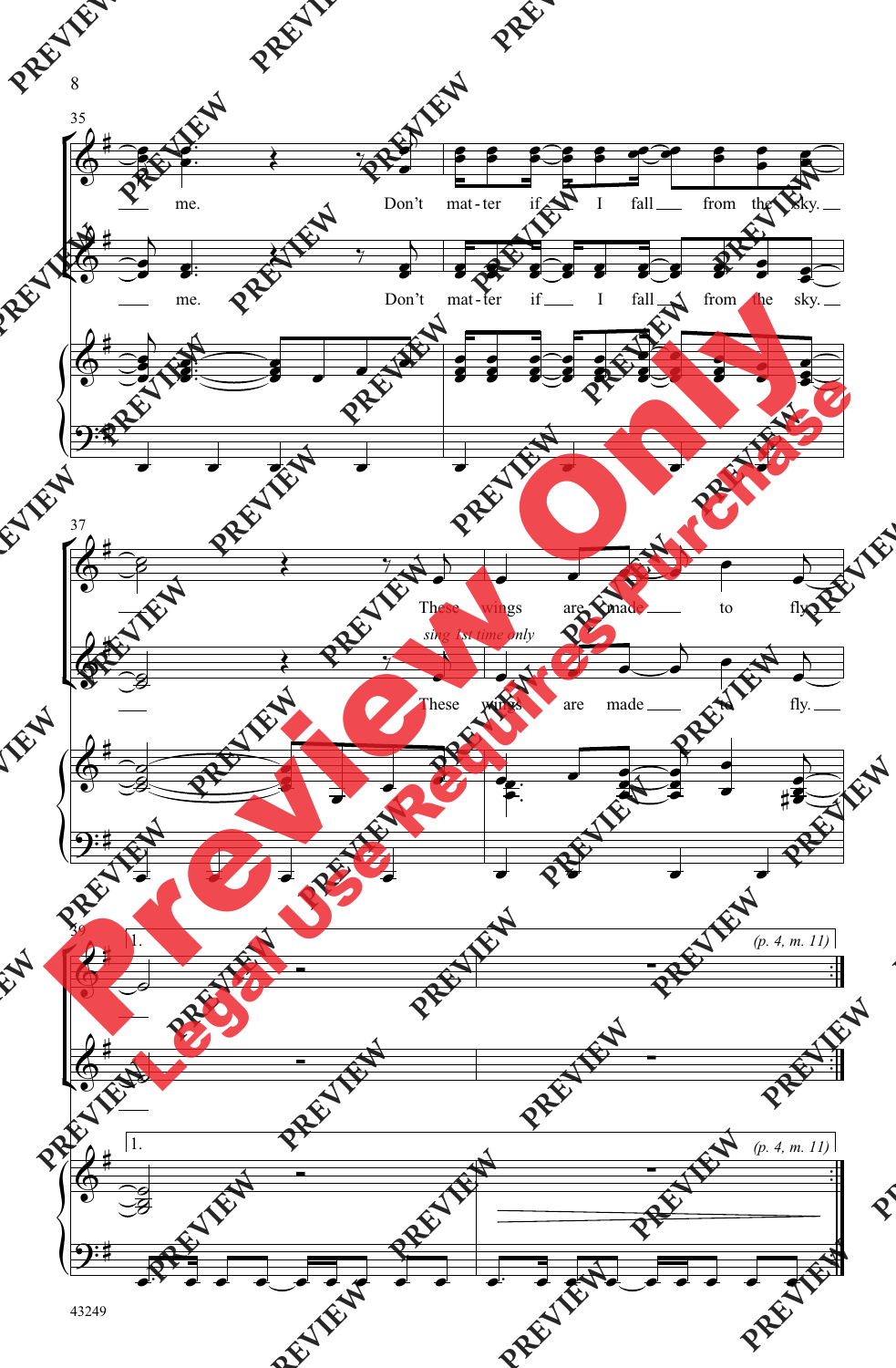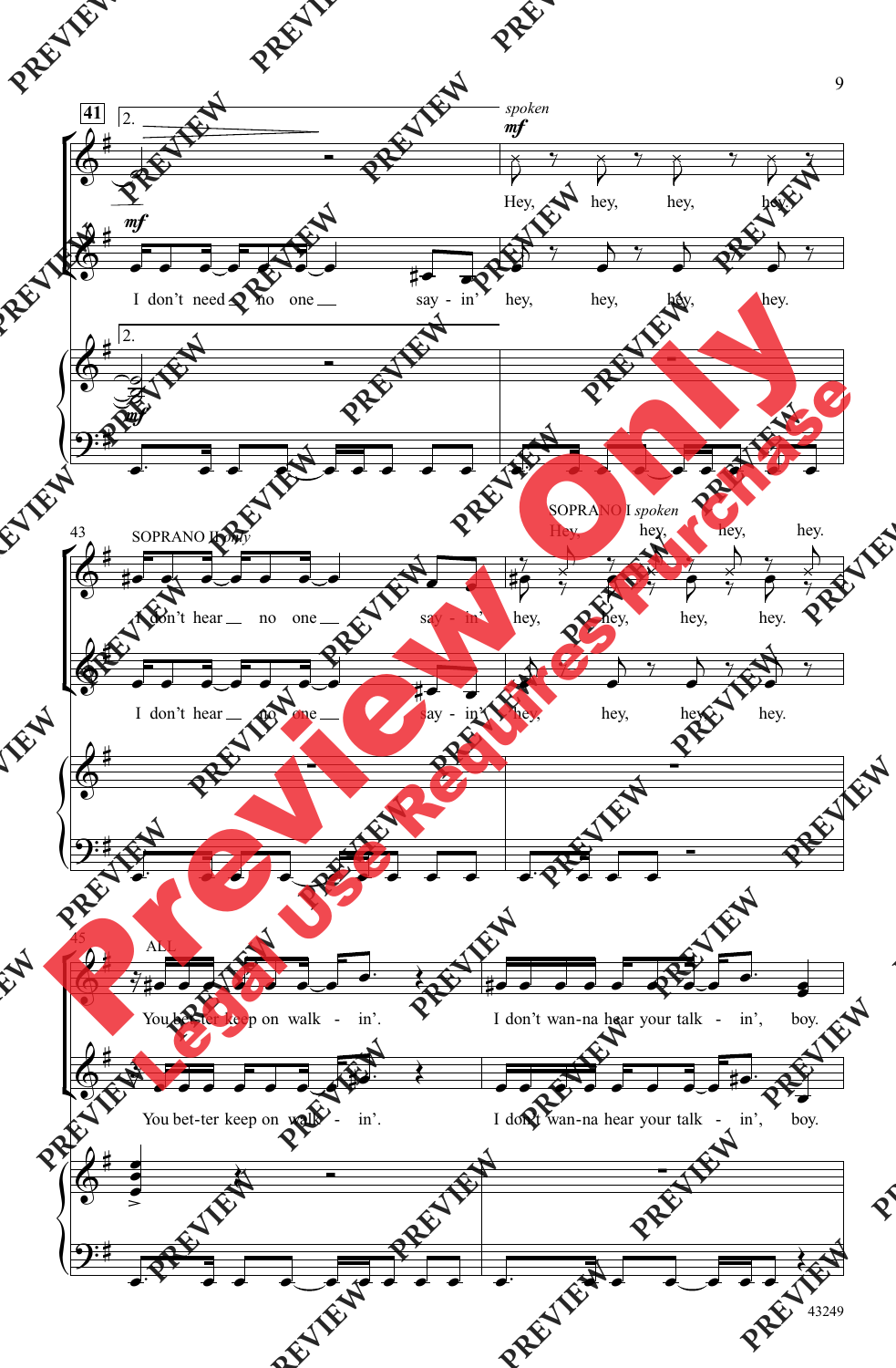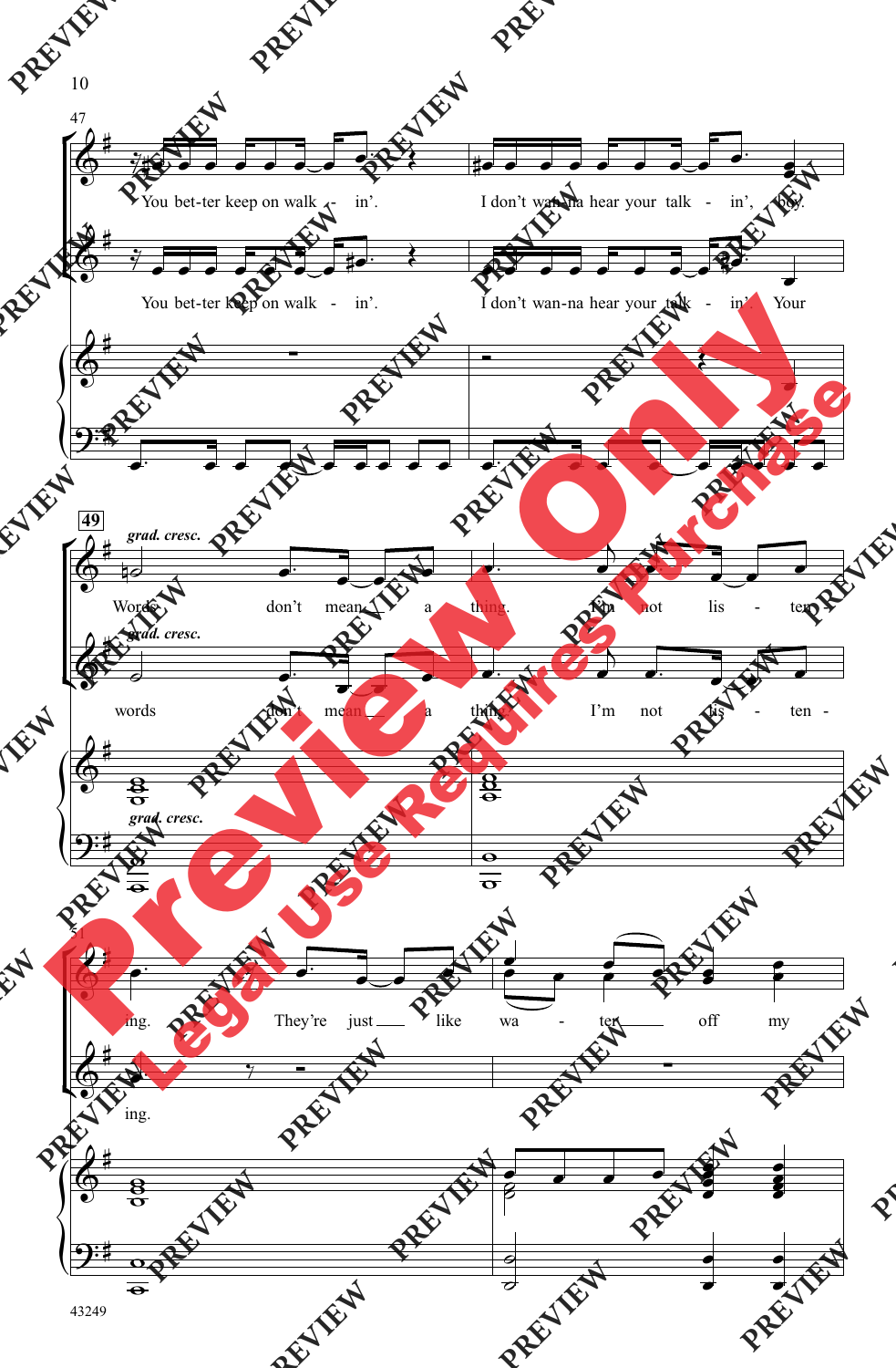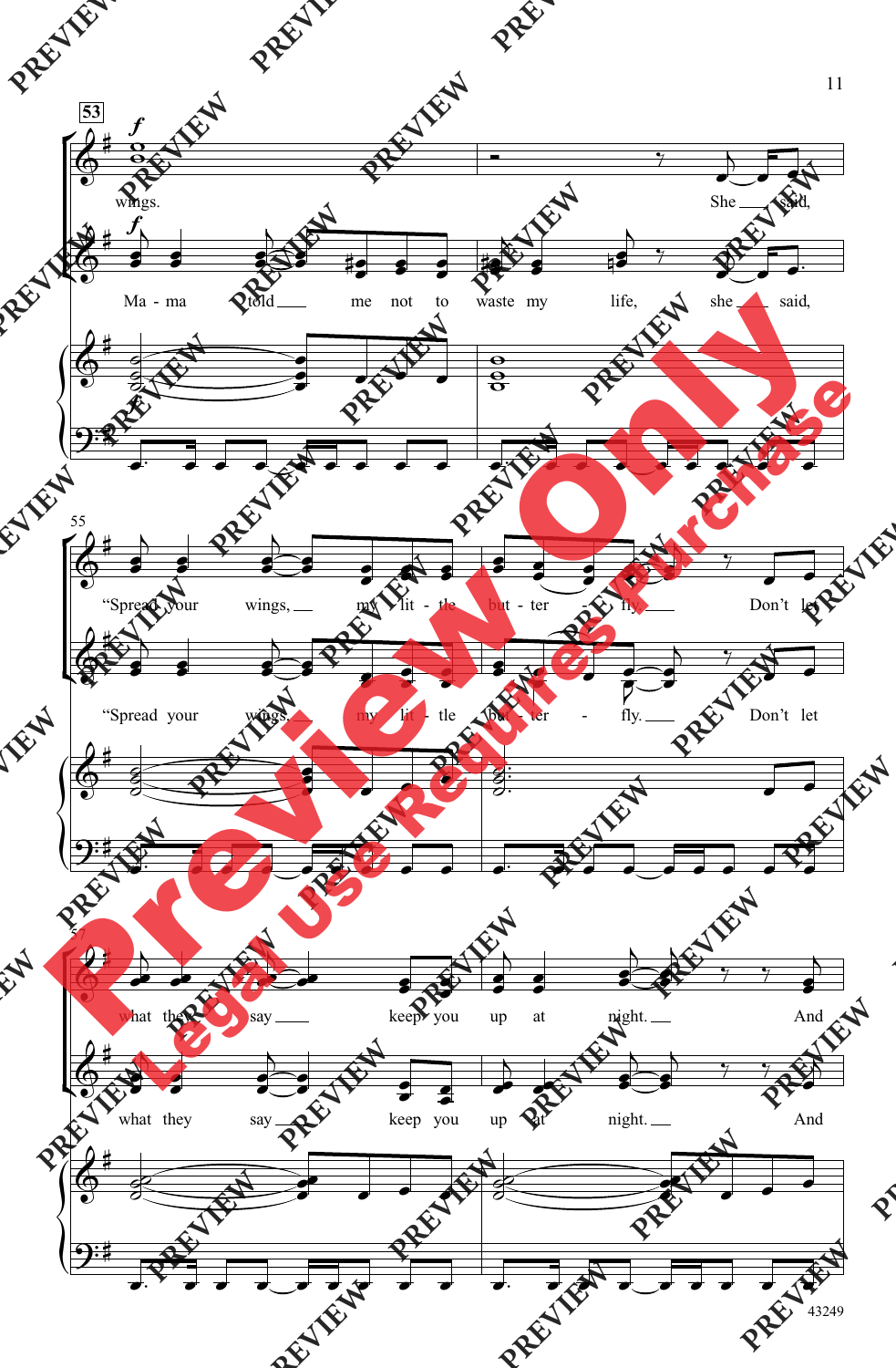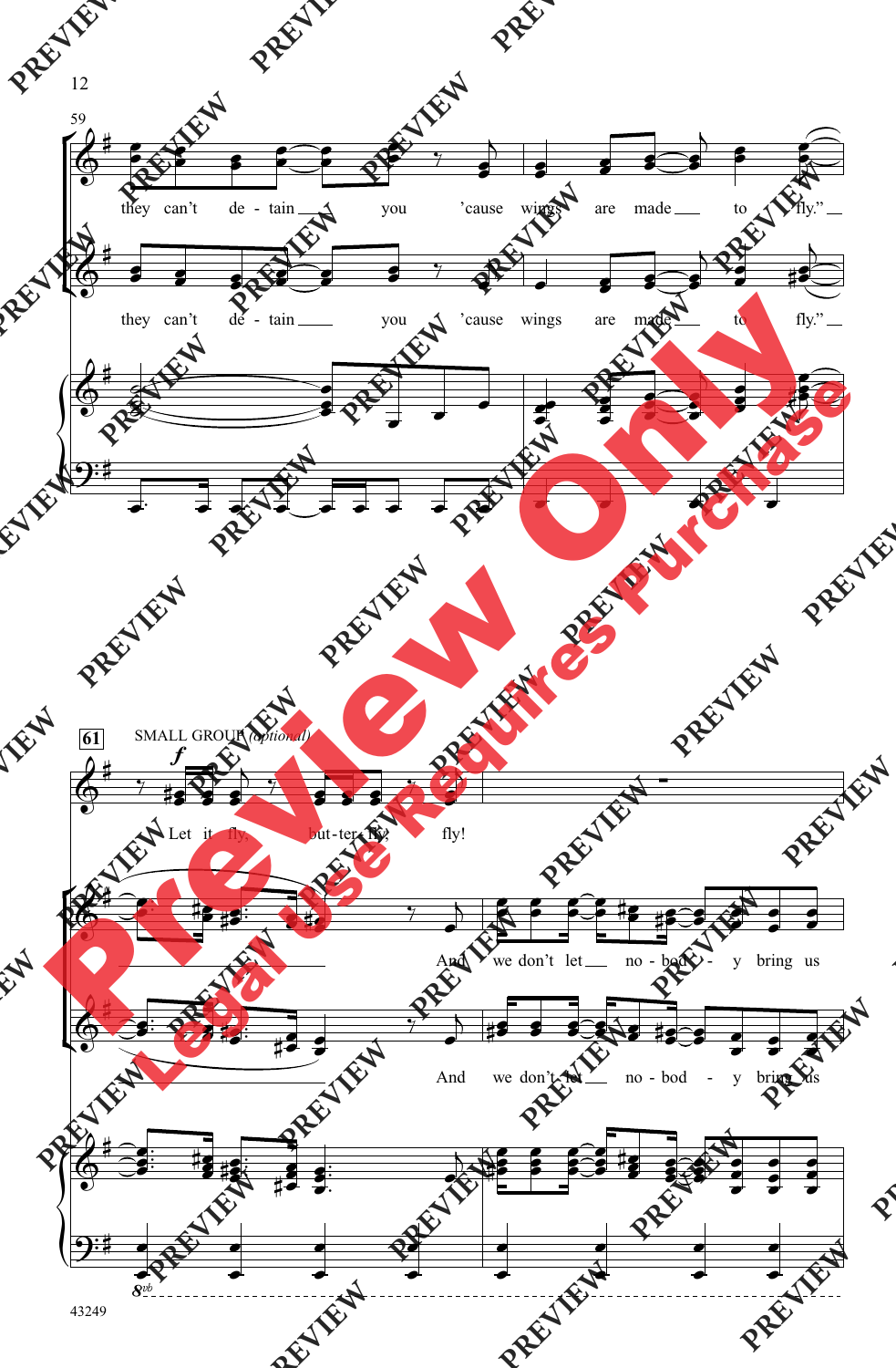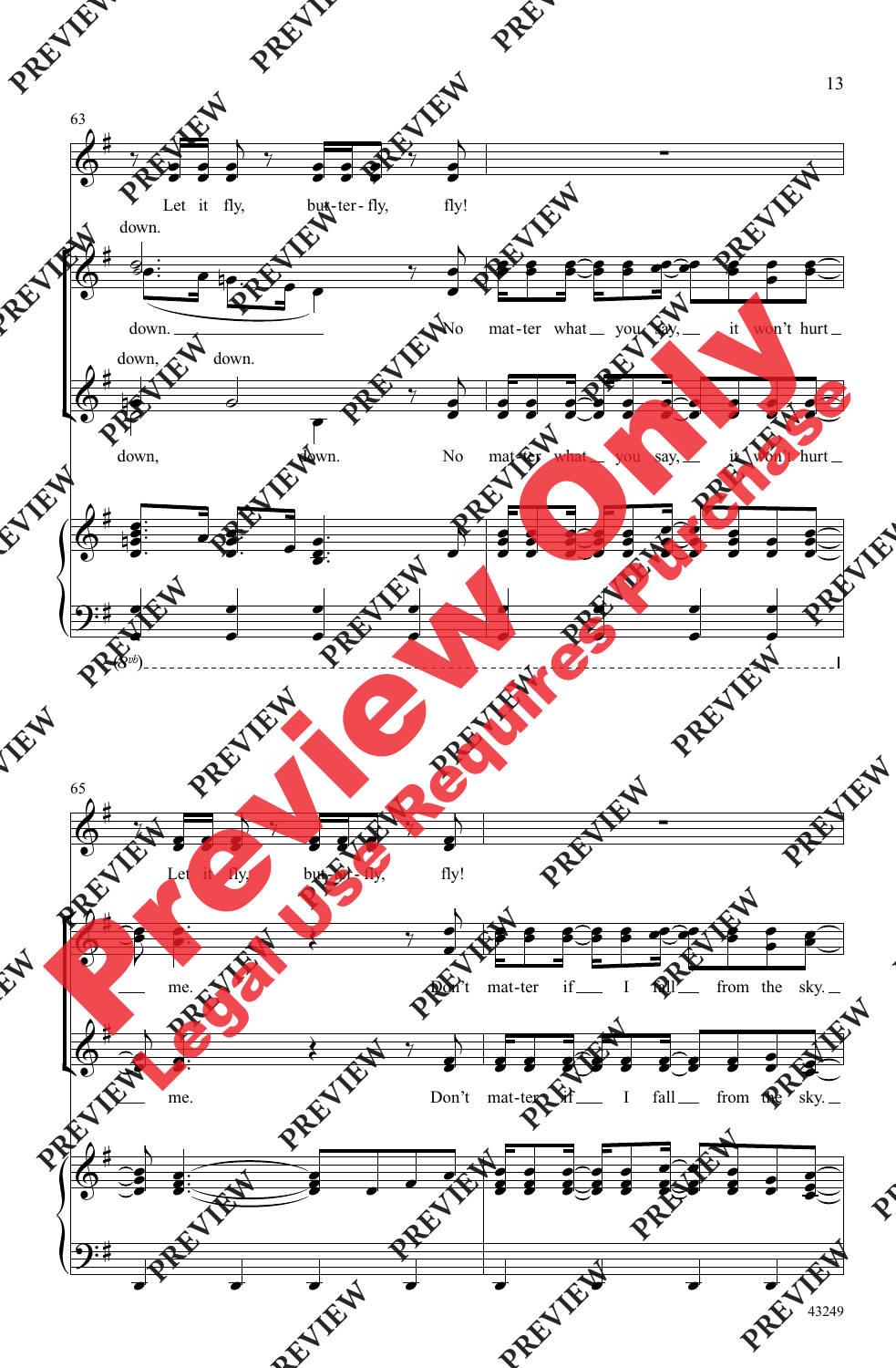